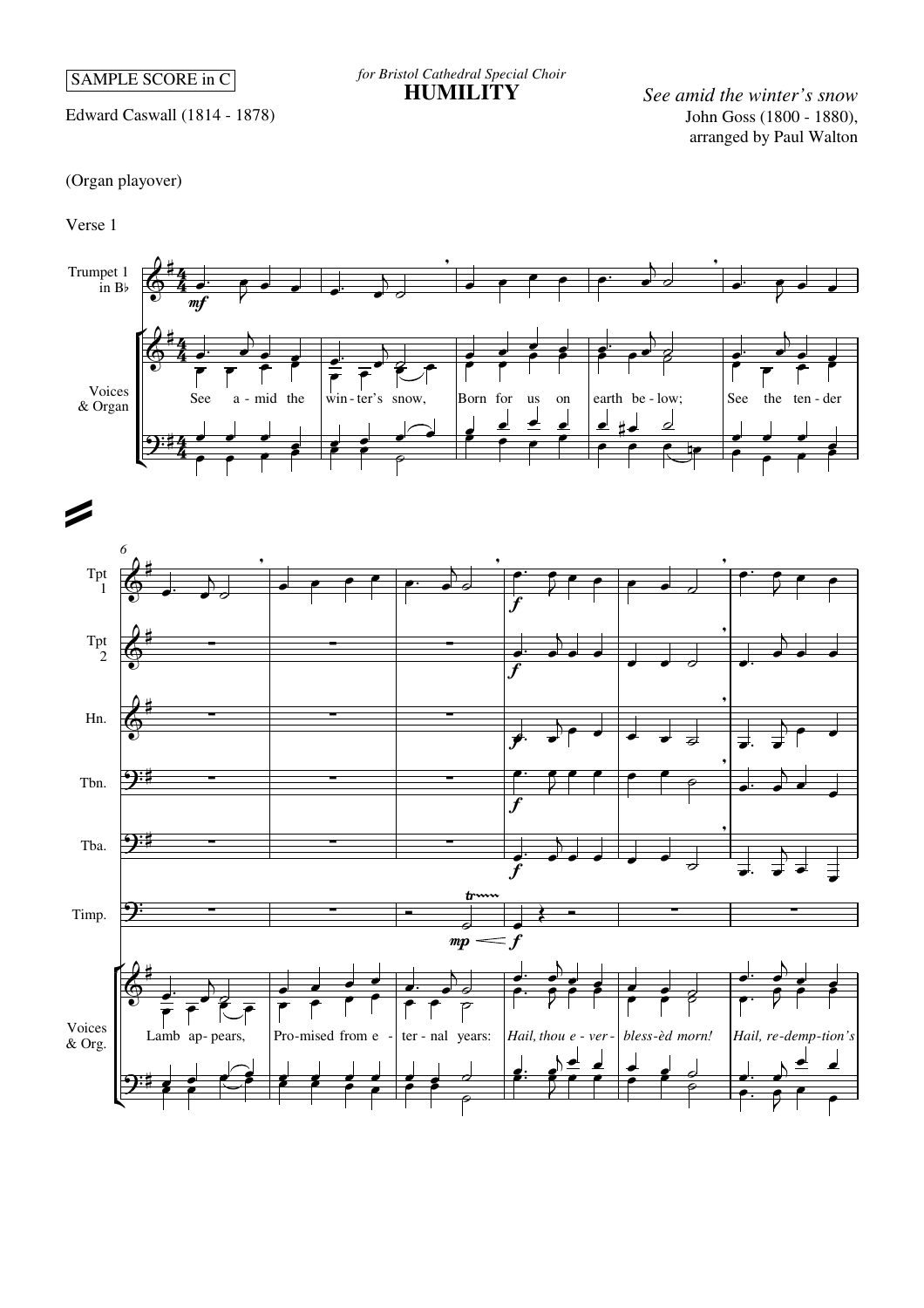alternative version of Verse 3 \*





\* the alternative version is for the first half of the verse, the brass still play from the last beat of bar 8 if the standard version is used.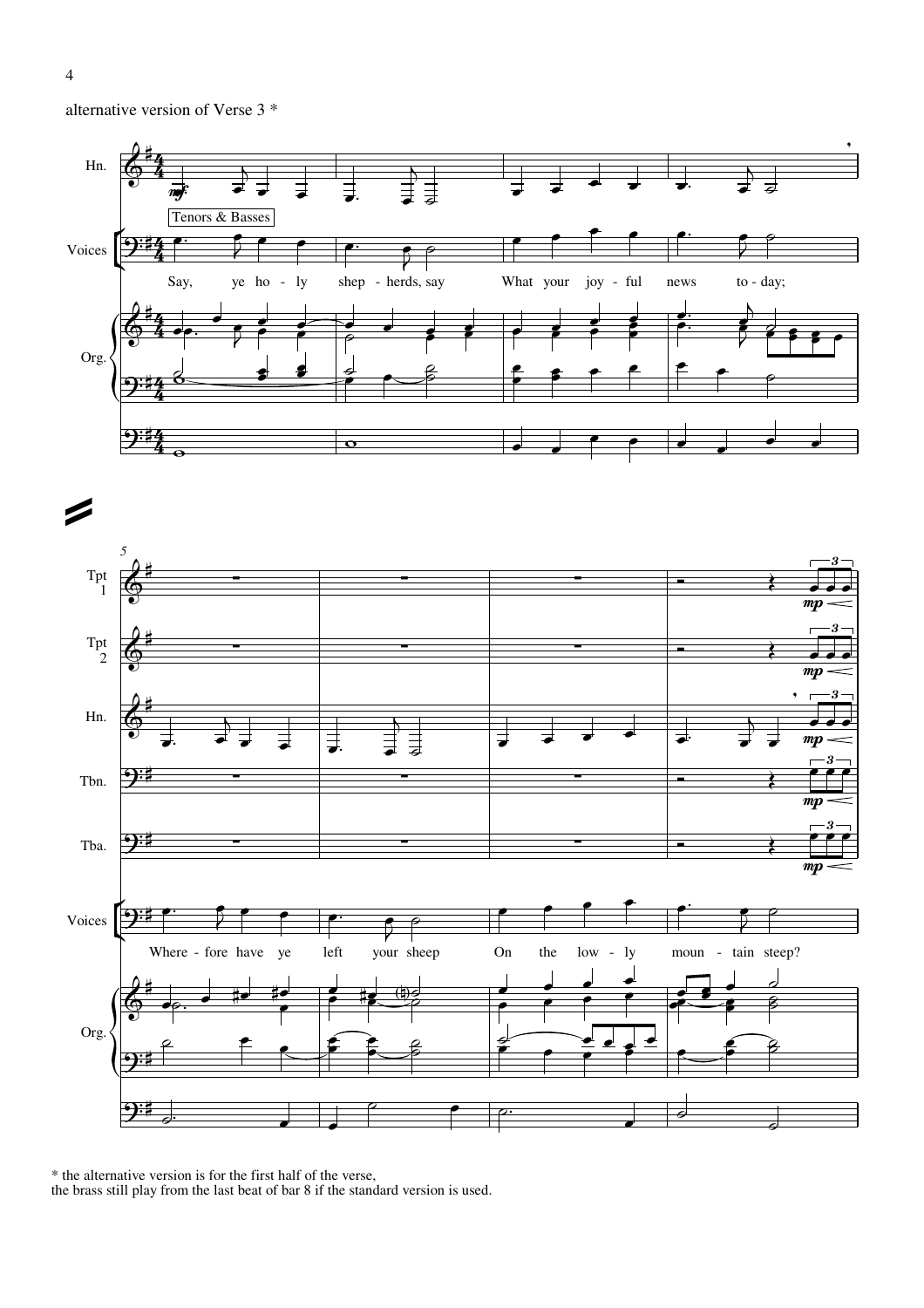

## Verse 6 Þ

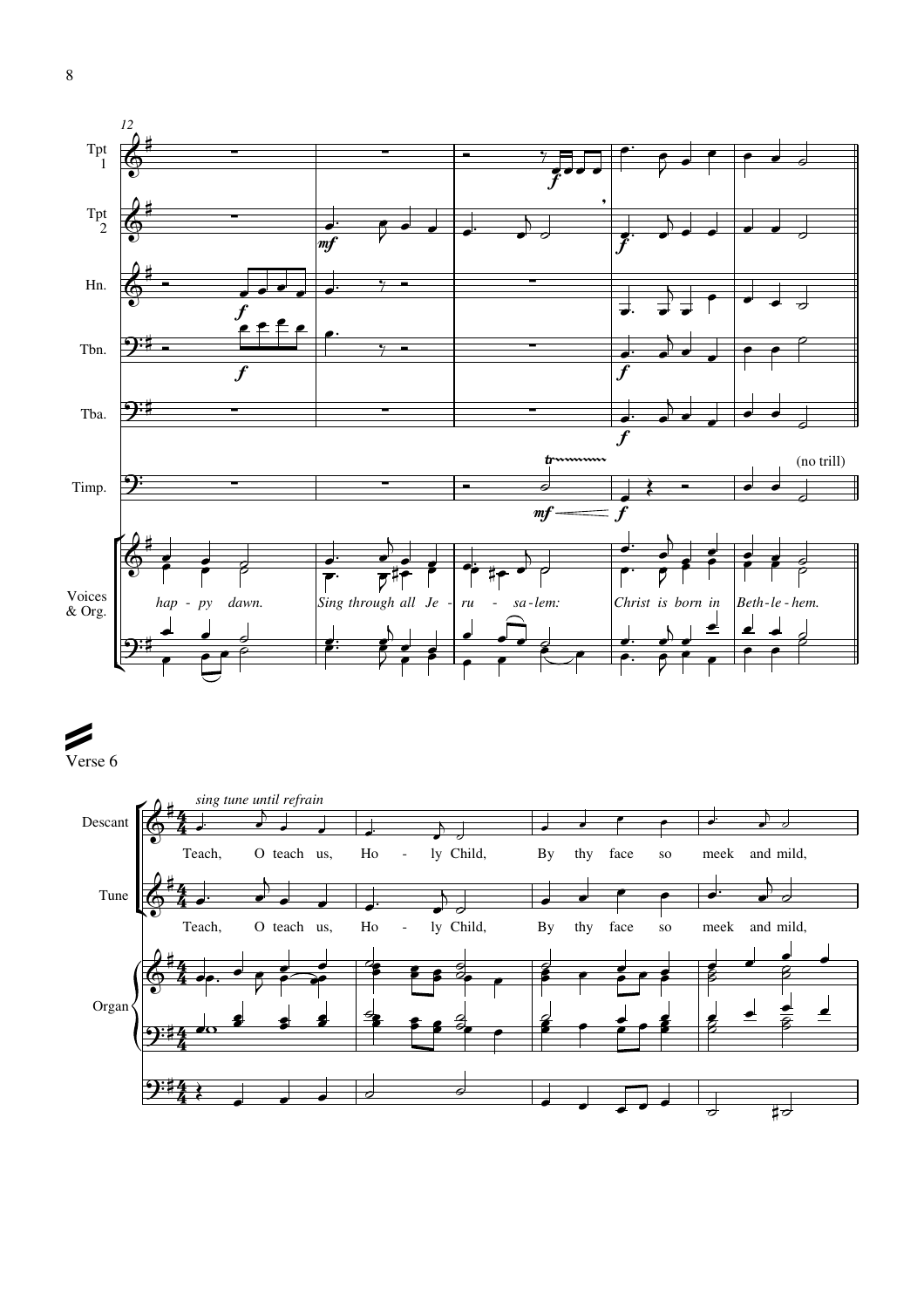